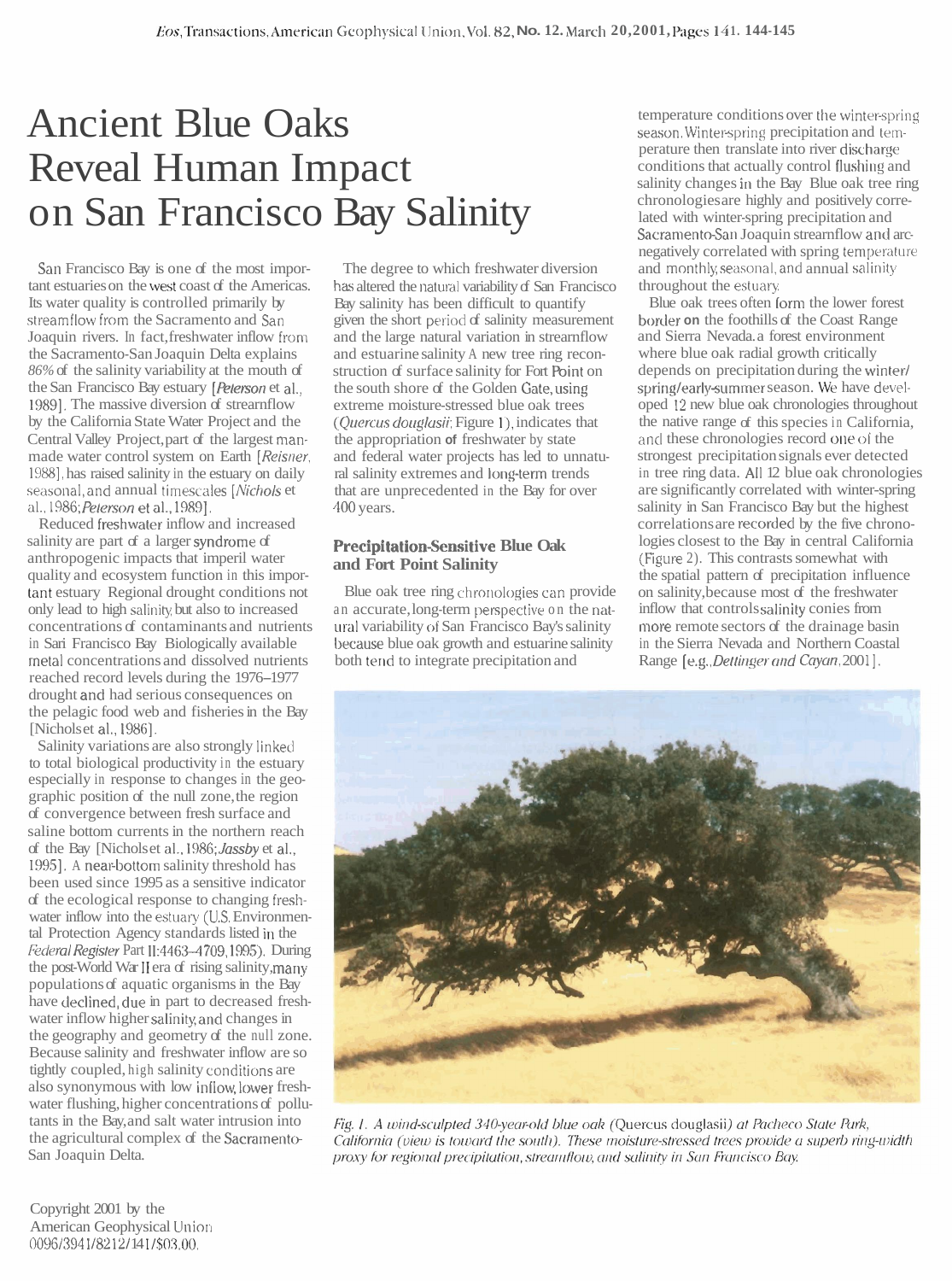However, the five moisture-stressed blue oak chronologies nearest the Bay are simply more sensitive to precipitation than the available blue oak chronologies from northern California. In addition, some  $10\%$  of the freshwater inflow to San Francisco Bay does come from local tributaries [Conomos, 1979], so the strong salinity correlation of the Mt. Diablo chronology nearest the Bay may in part, reflect the precipitation and runoff from the immediate drain age basin  $(r = 0.90;$  Figure 2). Precipitation over the central coast region where the five chronologies are located is also very well correlated with precipitation over the entire Sacramento  $(r = 0.92)$  and San Joaquin  $(r = 0.89)$  river basins for the January-July season.

Monthly salinity measurements are available for Fort Point from 1922 to 1994, though values are missing for 1946 and 1948. The Fort Point record is highly correlated with other salinity stations in the Bay. particularly when the data are seasonalized or annualized.

For example,January-July salinity at Fort Point and Alameda near the center of the Bay are correlated at  $r = 0.86$  (P < 0.0001) for 19:39-1985. Blue oak growth and monthly salinity at Fort Point are most highly correlated during and just after the wet season (January-July) when much (50%) of the precipitation that supports growth and river discharge occurs. and when most (82%) of the Sacramento-San Joaquin streamflow that flushes the Bay also occurs. The significant correlation between growth and salinity in June and July following the wet season, partly reflects variability in the



fig. 2. The five blue oak chronologies used to reconstruct salinity are located by their corre**lation** coefficients with Fort Point salinity (January-July for 1922-1952). The five sites (north-south) are Clear Lake State Park, American Rive,; Mt. Diablo State Park, Pacheco State **Park, and Pinnacles National Monament. The** seven other blue oak chronologies now available are *indicated* by *triangles*. The Fort Point salinity station is located at the mouth of San *francisco Bay, on the south shore of the* Golden Gate.

## **San Francisco Bay Salinity: 1922-1999**



Fig. 3. Observed and tree ring reconstructed January-July surface salinity at Fort Point, 1922-1997. The reconstruction was calibrated with the salinity data from 1922-1952 (1946 and 1.948 are missing, and 1947 is hidden). The horizontal line is  $\ell m$ ? mean of the observed salinity for 1922–1952 (27.87%). The rising trend line was fit to the instrumental salinity data for 1953–1994. Simulated January-July salinity /or the 10 km<sup>2</sup> San Francisco **Bay segment 49** is plotted from 1995 to 1999. This simulation estimates the freshening that occurred in the high runoff regime of the late 1990s, but this freshening **still did not** achieve the low salinity values expected for **such** high streumflow<br>under pre-diversion conditions.

timing and magnitude of spring snowmelt seasons.

## **A Tree Growth Proxy for Estuarine Salinity**

Water diversion from the Sacramento-San Joaquin Delta increased dramatically after World War 11 **[Reisner,** 19881. We use the Fort Point winterspring salinity data from 1922 to 1952 to calibrate the tree ring reconstruction of salinity because the salinity data are stationary in mean and variance over this period and they are highly coherent with the natural and undisturbed blue oak record of precipitation over this interval.Serious modifications to the estuary did, of course, occur before 1952 **[Nichols** et al., 1986], but they do not appear lo have dramatically altered the January-July average salinity measured at Fort Point from 1922 to 1952.

**A** regional average of the five most proximate blue oak chronologies was used as a prediclor in bivariate regression with salinity at Fort Point for the 1922-1952 time interval:

$$
Y_1 = 3.455 - 6.509X_1 \tag{1}
$$

where Y, is the estimated January-July salinity average at Fort Point in parts per thousand  $(\%)$  for year *t*, and X, is the corresponding ring-width value for the <sub>regional</sub> blue oak chronology in year **t.** The regional blue oak chronology is a proxy for the combined effects of regional precipitation and streamflow and explains 81'K of the January-July salinity variance during the 1922-1952 calibration period  $(R^2 \text{adjusted} = 0.81; \text{Figure 3}).$  This transfer function (equation I) was used to estimate

January-July salinity at Fort Point for all years from 1604 to 1997.

The diversion-impacted salinity data from 1953 to 1994 were used to verify the high-frequency interannual variability of this reconstruction. The tree ring estimates of salinity are highly correlated with observed salinity at Fort Point from 1953 to 1994  $(r = 0.70, P < 0.0001)$ . Even with the anthropogenic trend in salinity,the reconstruction passes most standard verification statistics used to evaluate dendroclimatic reconstruction fidelity (for example, the reduction of  $error = 0.37$ , but the paired t-test on observed and reconstructed means and the coefficient of efficiency both fail because they are sensitive to differences in mean).

There is a significant linear trend of  $+0.06\%$ per year in the observed January-July average salinity data from 1953 to 1994 ( $P = 0.0679$ ; Figure 3), while the trend from 1922 to 1952 is slightly negative and not significant  $(-0.03\%$ per year;  $P = 0.5005$ ). Some of this post-diversion salinity trend might be linked to natural variations in atmospheric circulation,changes in the seasonal runoff maxima,and coastal zone upwelling **[Peterson** et al., 1989]. But most appears to reflect the diversion of up to 50-60% of winter-spring streamflow from the Delta *[Nichols et al., 1986]*.

The anthropogenic impact on salinity extremes and trend after circa 1952 can be detected through comparison with winterspring precipitation over California or the tree ring reconstruction of salinity. The observed precipitation and reconstructed salinity series both lack a significant linear trend for the period from 1953 to 1994. The 1953-1994 trend in December-April precipitation for a regional average of California climatic divisions 1,2,4,